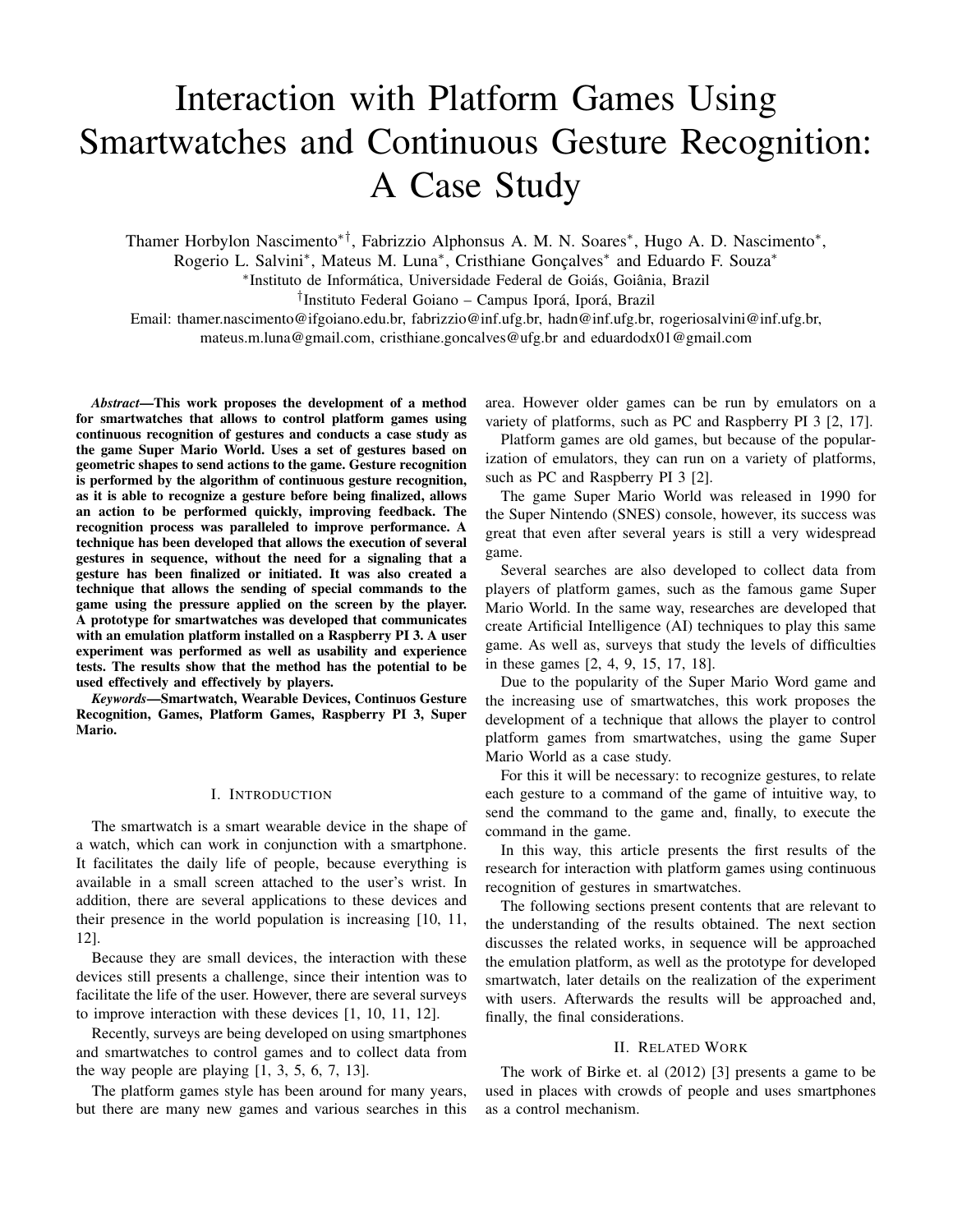The work of Almeida and Alves (2017) [1] presents a mobile game with 3D concepts that stimulates physical activities and predicts in real time. For this it uses accelerometer data from a mobile device to control the game.

However, the work developed by Baldauf et. (2015) [2] "Investigating On-ScreenGamepad Designs for Smartphone-Controlled Video Games" conducts a study comparing four game controllers used in smart devices. The study was conducted with the games Pac-Man and Super Mario Bros.

Kurihara's (2015) [9] research already uses serious game principles and proposes a game called Tetris 3D Modeler that allows players to design 3D models and uses the game Super Mario Bros to players raise money for charity.

Another work that also uses the game Super Mario Bros is the one developed by Sørensen et. to (2016) [15]. This work presents an evolutionary computation technique that allows the user to guide the evolution of the players in the game.

Based on the games of the Mario franchise, the work of Joselli et. al (2012) [6] presents a technique that uses mobile devices to control existing games such as Mario using features like vibration, sound and voice recognition, for example.

With the focus on transmission technology, the work of the authors Tian et. al (2016) [16] uses wirelles and wearables devices to detect body movements and use them to control games by sending them through wireless technologies.

The work of Ramcharitar and Teather (2017) [14] performs a study that evaluates the Thumb-stick, Touchpad and Gyrosensor methods for game control.

As can be seen in this section, several researches are developed to develop new methods of interaction with platform games, such as the "Mario" franchise games. It can also be observed that there are searches using mobile and wearable devices as a mechanism to control games.

However, none of these studies addressed the use of continuous gesture recognition in smartwatches as a game control mechanism.

Considering that the use of simple gestures based on geometric shapes is intuitive to the players, this work proposes to use the method of gesture recognition for smartwatches proposed in our previous work [11], as well as wireless networks for communication between the smartwatch and the game and conduct a case study with the game Super Mario World.

In addition, a technique has been developed that allows the player to perform various gestures in sequence, without the need to remove the finger from the screen or perform a specific gesture to indicate the beginning of a new gesture, these steps will be exposed in the next section. Another technique developed was to check the pressure exerted on the screen by the player so a gesture could represent more than one action in the game.

#### III. EMULATION PLATFORM

The Operating System (OS) used was Ubuntu running on Raspberry PI 3 Model B.

The Raspberry PI 3 Model B is a mini computer and is the size of a credit card. It has a Quad-core processor of 1.2 GHz, 1 GB RAM and has connectivity Wirelles, Bluetooth. In this way, it is possible to install emulators of several consoles. In addition, it has a low cost, its official price is \$35.00 or *£*29.99.

It used a Super Nintendo console emulator (SNES), which is responsible for running the game. In this way, it is necessary to send commands to the emulator for it to perform the actions.

One way to interact with an emulator is to use the keyboard. Thus, a service was developed using Java technology that simulates the actions of pressing and releasing keyboard keys.

A prototype for smartwatches has been developed that communicates with the emulation platform using sockets on a wirelles local area network (WLAN). The prototype will be detailed in the next subsection.

Only the prototype sends data and the Raspberry PI 3 with the emulation platform only receives. The data sent is codes that represent actions in the game. A code is represented integer, so only one integer is sent over the WLAN, thus allowing no transmission delay.

As the service developed simulates the actions of pressing and releasing keys, it can be used in several emulators, in this way, the developed method can be used to control games of several consoles, from the oldest ones like the NES to the young ones that already have emulator like Playstation 3, Playstation 4 and Xbox One, for example.

#### IV. PROTOTYPE FOR SMARTWATCH

# *A. Method for Interaction with Smartwatches Using Continuous Gesture Recognition*

The technique developed in our previous work allows the entry of text in smartwatches using geometric forms without the user having to draw the whole letter. The text entry should be performed using a gesture of the set of predefined gestures that is composed straight and curved [11].

Our work uses a continuous gesture recognition algorithm proposed by [8]. Using this algorithm it is possible that when performing a gesture, it is recognized before being finalized, because it is able to predict them with high precision in several different datasets before being finalized [8].

For this, it uses a technique that consists of the authors in models and segments. Thus, each gesture is a model that has a set of segments describing, in an increasing way, the partial sections of the movement [8].

It works with a vector of ordered points in relation to time, that is, a vector of ordered points related to the way the movement is to be produced. Thus, a gesture is segmented in several parts and in increasing movements. Fig. 1, exemplifies this technique.

By being able to predict partial gestures, the algorithm can recognize a gesture before it is complete, in this way, the instruction can be sent in a more agile way to the game thus improving the feedback between the user and the game.

In this way, this work will use the method of continuous recognition of gestures proposed by [8] and the method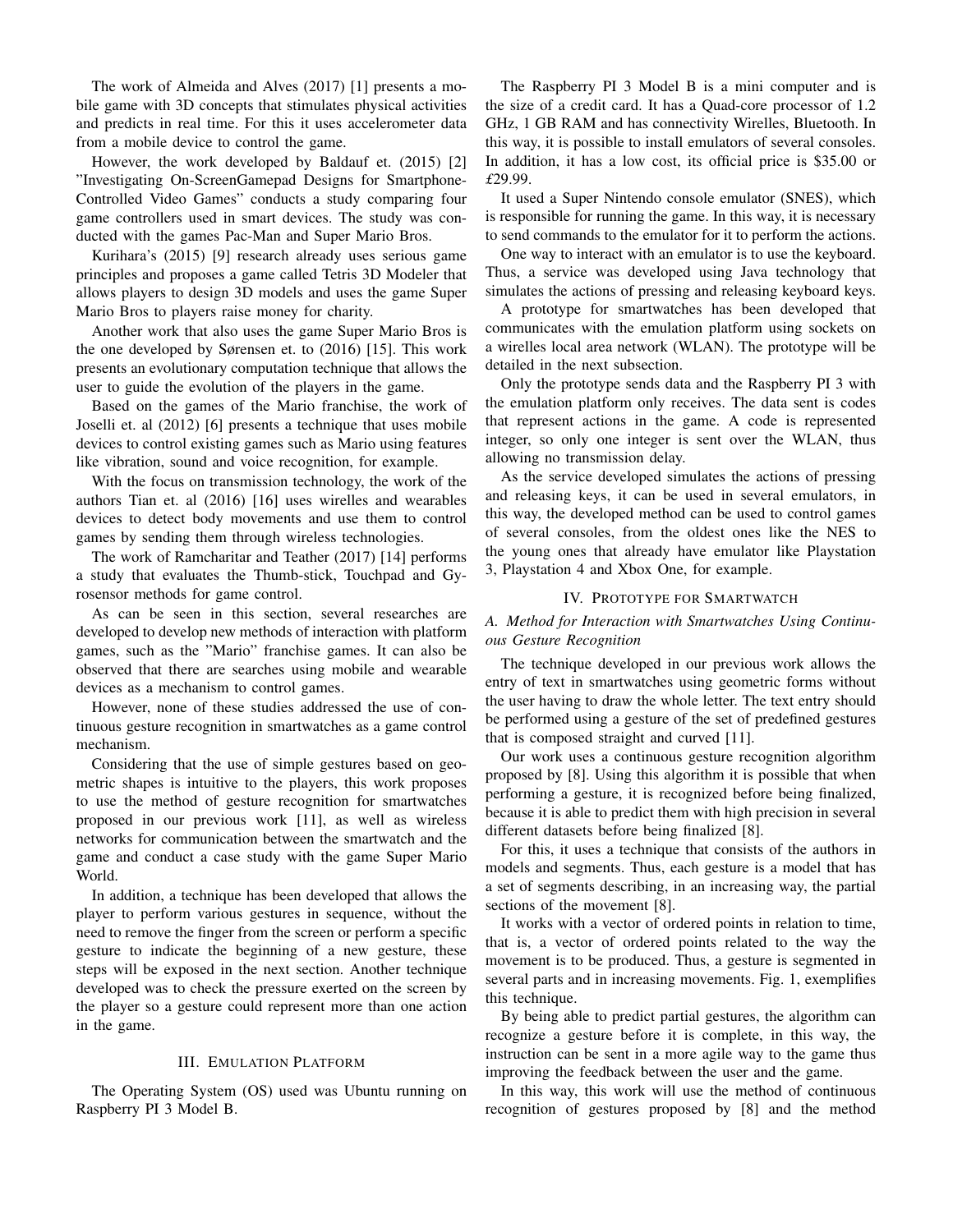

Fig. 1. Full model to the left and segments of the gesture to the right. Adapted from [8].

developed in our previous work [11], but without the purpose of entering text. It will use the technique as a basis to recognize gestures in smartwatches and relate each gesture to an action in the game and finally send and execute the action in the game.

## *B. Gesture Recogntion Parallelization*

For the algorithm of continuous gesture recognition, each gesture represents a pattern to be recognized.

The algorithm of continuous gesture recognition calculates the probability of the gesture being performed belonging to all the patterns of its set. In this way, the time to calculate the probabilities depends on the amount of standards.

These calculations are done sequentially, that is, the probability is defined for each pattern one at a time in a loop.

As the proposed method proposes to control games using gestures, it is necessary that the recognition be fast and efficient.

Considering that the probability of a gesture belonging to a pattern does not depend on the probability of another pattern, a technique has been developed that creates a thread for each to calculate the probability of each pattern. In this way, it was possible to reduce the time needed to recognize a gesture and take better advantage of smartwatch resources.

Using the parallelization of the gesture recognition step, it was possible to reduce the recognition time by up to 4 times.

The VI section will show that the time for an action to take place in the game was an average of 80ms. However, without the parallelization the required time was on average 350ms which can detract from the player experience.

### *C. Prototype Developed*

A smartwatch prototype has been developed that allows a player to control the game Super Mario World.

The developed prototype uses the technique for interaction with smartwatches based on gestures with geometric shapes and the algorithm of continuous recognition of gestures.

Since gesture recognition is continuous, it is not necessary for the player to finalize the gesture so that it is recognized. In this way, the prototypes were designed to send the action to the game when the player makes a gesture of at least 2cm and with the minimum recognition accuracy of 80%.

In this context, a set of gestures were created that allow the interaction of the user with the game. Thus, the player can interact with the game using simple and intuitive gestures. Fig. 2, presents the gestures and their respective actions in the game Super Mario World.



Fig. 2. Set of gestures and their respective actions in the game Super Mario World.

The arrows at the ends of the gestures shown in Fig. 2 are symbolic and represent their end. It should be emphasized that two gestures can have the same graphical representation, but they are different depending on their beginning and end, such as the gestures right and left for example.

As can be seen in Fig. 2,all the gestures represent a line, so they were generated from the reduced equation of the line, represented in the equation below:

$$
y = mx + c \tag{1}
$$

In this equation,  $x$  and  $y$  are the points belonging to the line and  $c$  represents the linear coefficient and  $m$  is the angular coefficient.

The prototype for smartwatch was developed for the Android Wear system and uses the set of gestures exposed in Fig. 2 for the player to send the shares to the game. Fig. 3 presents the smartwatch prototype interface running on the *Asus ZenWatch 2* and *Motorola Moto 360* smartwatches, respectively.



Fig. 3. Prototype interface on *Asus ZenWatch 2* and in the *Motorola Moto 360*, both running the sequence of actions: right, jump right, right, down, right, jump left and right.

Thus, when the player makes a gesture, the first step is to recognize it with the algorithm of continuous gesture recognition. In sequence, the action that it represents is identified. Each gesture has an action in the game corresponding to it, as can be observed in Fig. 1.

The action is sent by the prototype to the emulation platform on the Raspberry PI 3 using a WLAN.

The emulation platform service that simulates actions on the keyboard receives the data and sends it to the emulator running the game Super Mario World.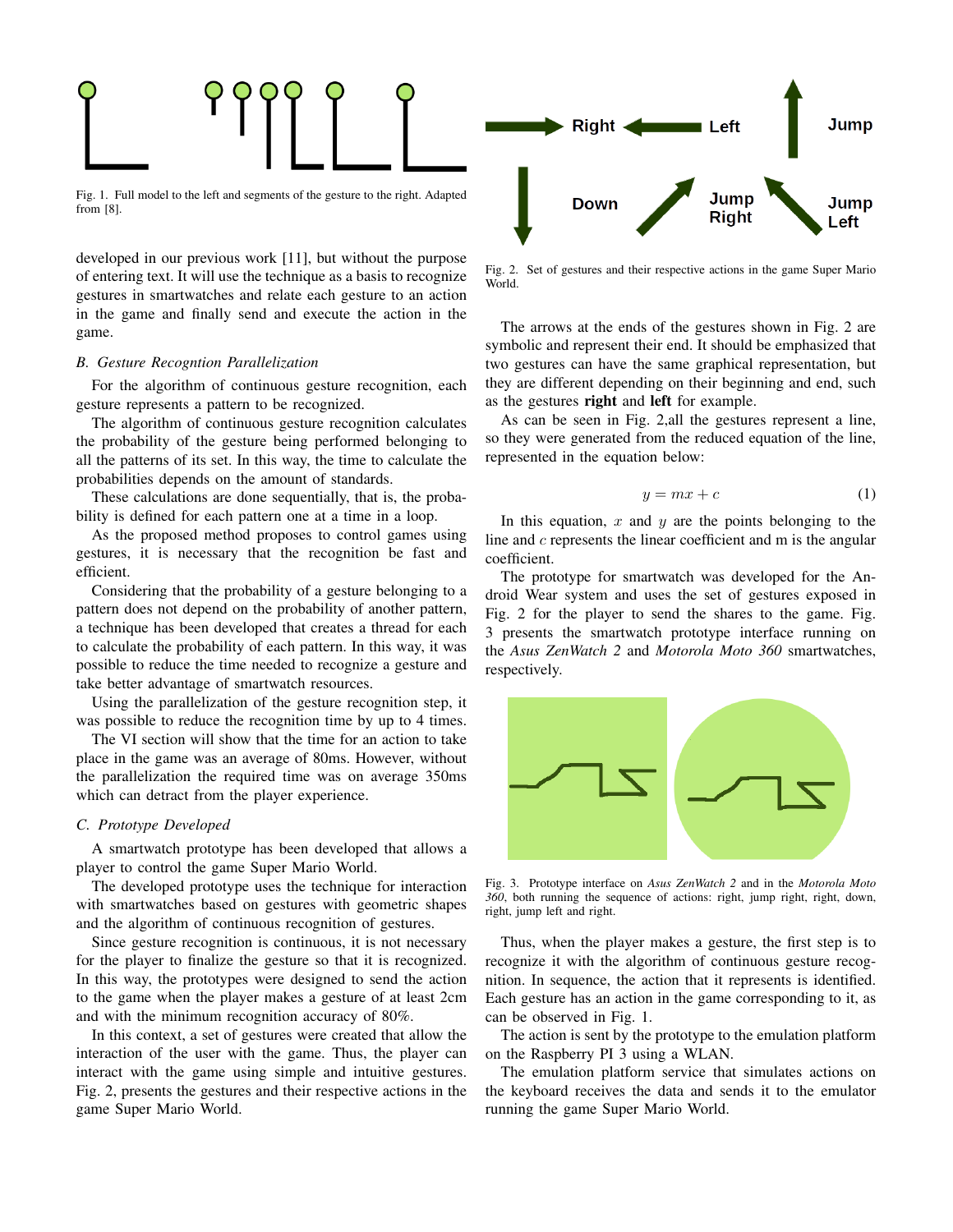The steps from the performance of the gesture by the player to his execution in the game are illustrated in Fig. 4.



Fig. 4. Steps to send action to the game from the gesture performed by the player.

After the gesture recognition, the action is performed in the game until the user makes a new move or removes the finger from the screen. If you remove your finger from the screen, all the keys that are pressed will be released.

However, if the user starts a new gesture, all the currentlypressed keys will be released and the keys for that gesture will be pressed.

For this, it is constantly verified the gesture that the user is performing, if it is identified the beginning of a new gesture this action happens. As shown in Fig. 5.



Fig. 5. Detection point of the gesture change performed by the user.

It can be seen in Fig. 5 that a gesture is represented by several arrows, each arrow represents the recognition of a gesture. After the gesture is recognized, its previous points are discarded, in this way, when recognizing a new gesture the method considers only the movements made after the last recognition. It is also possible to check in Fig. 5 a straight line dotted with red, this straight represents the beginning of a new gesture.

After the user removes the finger from the screen, the gestures performed are deleted from the screen present on the screen is deleted, this way, when the user initiates a new gesture, only it will be exposed by the interface of the prototype.

The developed prototype was used to carry out an experiment with users, explained in the next section.

# *D. Special Commands*

There are other actions that a player can send to the Super Mario World game in addition to those shown in Fig. 2. For example, in addition to walking to the right or left, the player can run to the right and left. Therefore, a technique was used to verify the pressure applied on the screen by the player to allow the sending of the commands to run to the right or left.

As the player increases finger pressure, the size of the area he presses also increases. In this way, when the player performs a right or left move and increases the pressure on the screen, the moves will be modified for run right and run left, respectively.

Fig. 6 is the pressure exerted by the player in smarwatch screen, it can be seen from this Fig. that lower pressures are represented in yellow and higher pressures by the color red, and intermediate pressures for orange.



Fig. 6. Graphical representation of the pressure exerted by the player on the screen of the smartwatch.

As people's fingers have several sizes and each person can do different types of pressure on the screen. At the start of the prototype, the player performs a system calibration, where he performs gestures for **right** and **left**, as well as for actions run right and run left.

In this way, one can define the pressure difference that the player applies on the screen to perform the right actions and left for the pressure applied to the actions run right and run left.

### V. USER STUDY

The experiment was conducted with 20 participants aged between 16 and 40 years with the mean of 24 years. Of these, ten are undergraduate students, five postgraduate students and five professors, 15 participants from the computing area and the other 5 from another area. Four participants have smartwatch.

Regarding the experience with smartwatches, 5 stated they were very experienced, 8 said they had regular experience, 5 said they had little experience and the other 2 said they had no experience.

//. In order to validate the developed method the prototype was installed in the *Motorola Moto 360* and *Asus ZenWatch 2*.

Before starting the experiment, the prototype and its functionalities were exposed to the experiment participants. The set of gestures available to be used that are demonstrated in Fig. 2 was exposed to the participants and they could observe them throughout the experiment. For the experiment, the prototypes shown in Fig. 3 were used.

In the experiment, participants played the game Super Mario World for 20 minutes. Thus, the experiment provided a total of 400 minutes of experimentation with the proposed method.

The results of this experiment can be seen in the section VI, which will present the results of this research.

#### *A. Usability and Experience Test*

In order to evaluate the usability and experience of the developed prototypes, a questionnaire was applied to the participants of the experiment who answered the questions related to usability and experience to verify the efficiency and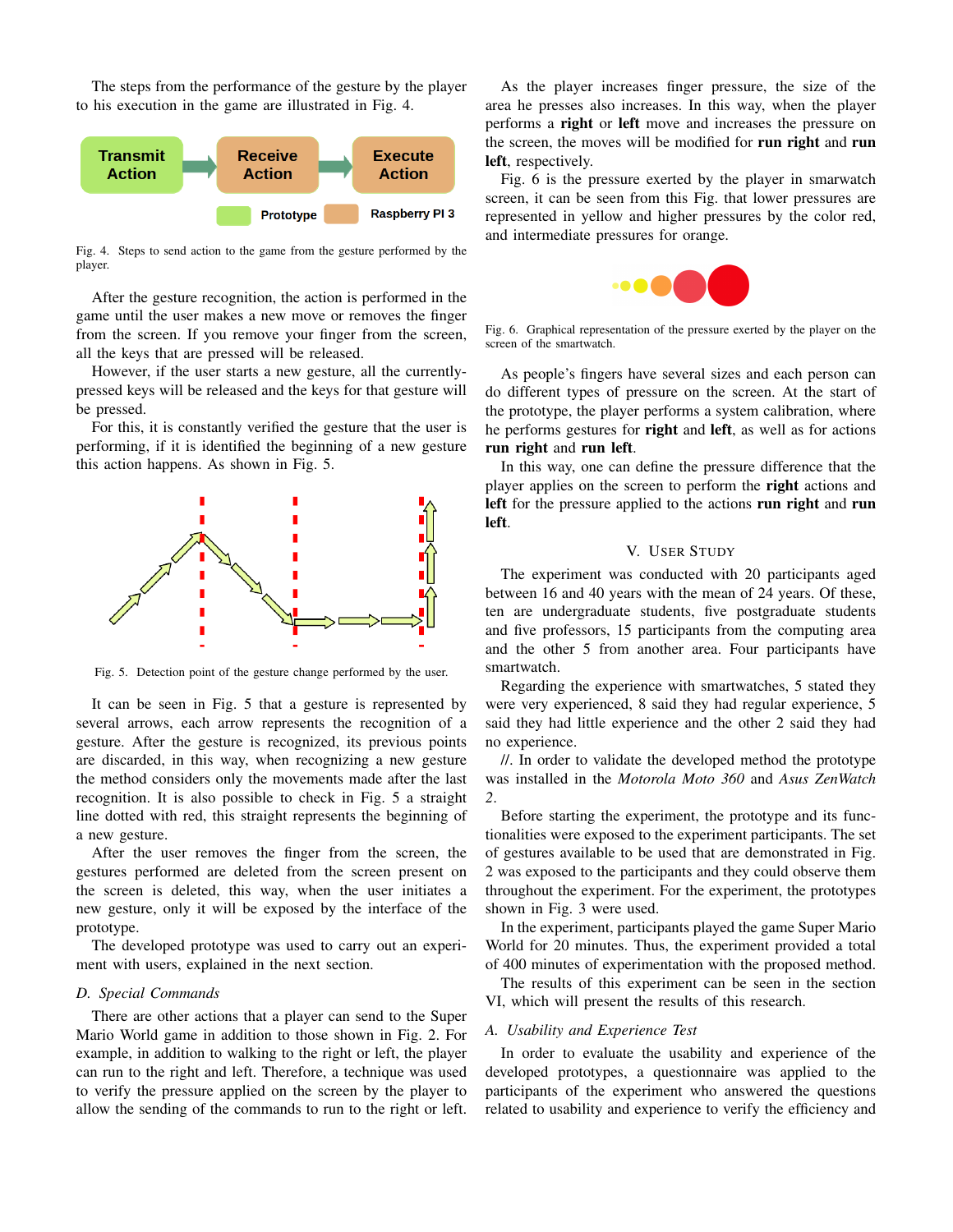effectiveness of the proposed method and questions related to the participants' experience.

The affirmatives were answered by the participants using the Likert scale. The affirmations applied to the participants were:

- 1) The proposed method is intuitive.
- 2) It was easy to control the game in the first few minutes using the prototype.
- 3) After a few minutes using the prototype you felt familiar.
- 4) All actions are sent correctly to the game.
- 5) The actions are performed quickly and satisfactorily in the game.
- 6) It is nice to control the game with the proposed method.
- 7) I would use the proposed method to play in my everyday life.

To verify user experience and usability with respect to the special commands for the run right actions and run left, the following questionnaire was applied:

- 1) The actions run right and run left are easy to execute.
- 2) The actions run right and run left are executed with precision in the game.
- 3) The actions run right and run left are executed quickly and satisfactorily in the game.
- 4) The technique of increasing the pressure on the screen to execute the actions run right and run left is appropriate.

The next section will discuss the usability and experience tests.

# VI. RESULTS

The prototype was used for the validation of the proposed method and the accomplishment of a test of usability and experience proposed with participants. The test was designed to validate the implementation of the developed emulation platform, as well as, the prototype's functioning.

One must remember that the purpose of this work is to allow a player to control platform games from his smartwatch using gestures. And carry out a case study with the game Super Mario World.

Fig. 7 shows the responses of the experiment participants to the affirmatives of the first questionnaire, regarding the usability test and user experience with the proposed method.



Fig. 7. Experiment participants' responses to the questionnaire applied to experience and usability.

It can be seen in item 1 of Fig. 7 that all participants stated that the method is intuitive, therefore, 80% checked the option I fully agree and 20% the option I agree.

In relation to learning the method, it can be observed in item 2 of Fig. 7 that it has easy learning, since 100% of participants marked the option totally agree.

Checking the answers of item 3, it is observed that 85% of participants stated that it is easy and quick to control the game with the developed method.

The participants' responses to item 4 of the questionnaire show that all participants stated that the actions are sent correctly to the game.

Item 5 of the questionnaire refers to the response time of the system, it can be seen in Fig. 7 that all participants in the experiment stated that the actions were sent quickly to the game. And during the tests, it was observed that the time to perform an action in the game after it was performed by the user was on average 80ms, thus allowing good experience and feedback to players.

It can also be observed that the participants stated that it is pleasant to use the proposed method and would use it in their daily lives, as shown in items 6 and 7 of Fig. 7.

It is observed in Fig. 7, that the majority of the participants marked the option totally agree or agree to all the affirmatives. With this, it is possible to verify that the method developed has potential to be used to control games.

Fig. 8 shows participants responses to their experiences with special commands for actions run right and run left.



Fig. 8. Experiment participants' responses to the questionnaire applied regarding experience and usability with execution of actions run right and run left.

The responses of the experiment participants generally demonstrate that they have had good experience with the technique to perform the actions run right and run left, as can be seen in Fig. 8.

It can be seen in item 1 of Fig. 8 that all participants stated that actions run right and run left are easy to execute because 90% checked the option agreed fully and 10% the agreed option.